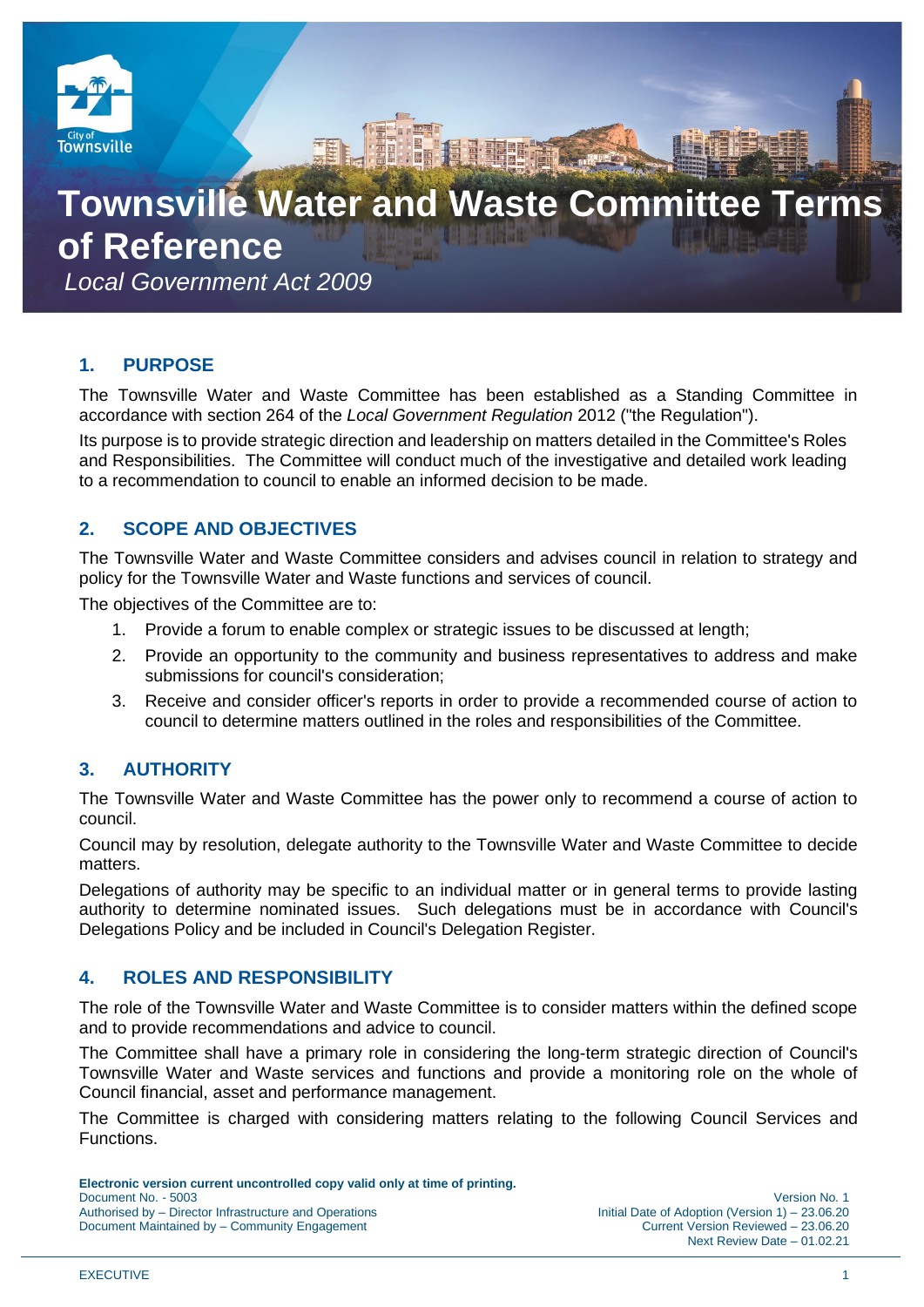#### Functions:

- **Waste Services**
- Wastewater
- **Hard Waste**
- **Water**

#### Services:

- Solid Waste Business Management and Strategy
- Solid Waste Collection and Recycling
- Solid Waste Treatment and Disposal
- Wastewater Supply
- Water Supply
- Laboratory Services
- Trade Services

Council business referred to above will include such business as:

- Quarterly reports from the:
	- o Cairns, Townsville and Mackay Water Alliance Executive
	- o Local Authority Waste Management Advisory Committee
	- o LGAQ Water and Sewerage Advisory Board
- Development of goals and strategies for council's Corporate Plan, Operational Plan, Business Plans and Performance Management Plans;
- Quarterly review of council's Townsville Water and Waste services and functions progress and achievement towards council's Corporate Plan, Operational Plan, Business Plans and Performance Management Plans;
- Development of the annual budget for council's Townsville Water and Waste services and functions;
- Quarterly review of the annual budget for council's Townsville Water and Waste services and functions;
- Monthly review of council's Townsville Water and Waste services and functions financial reports; and
- To report to council on a regular basis on the operations of council's Townsville Water and Waste services and functions.

# **5. MEMBERSHIP**

Membership of the Committee is in accordance with the resolution passed at the Post Election meeting of council held on 24 April 2020, being five Councillors and the Mayor. The Director Infrastructure and Operations will also attend as adviser to the Committee.

Councillors will be appointed to the Committee for the term of the Council unless otherwise removed by a resolution of Council or acceptance of a resignation.

In the event of a Councillor resigning his/her position on the Committee, the Council will nominate a Councillor to fill the vacant position.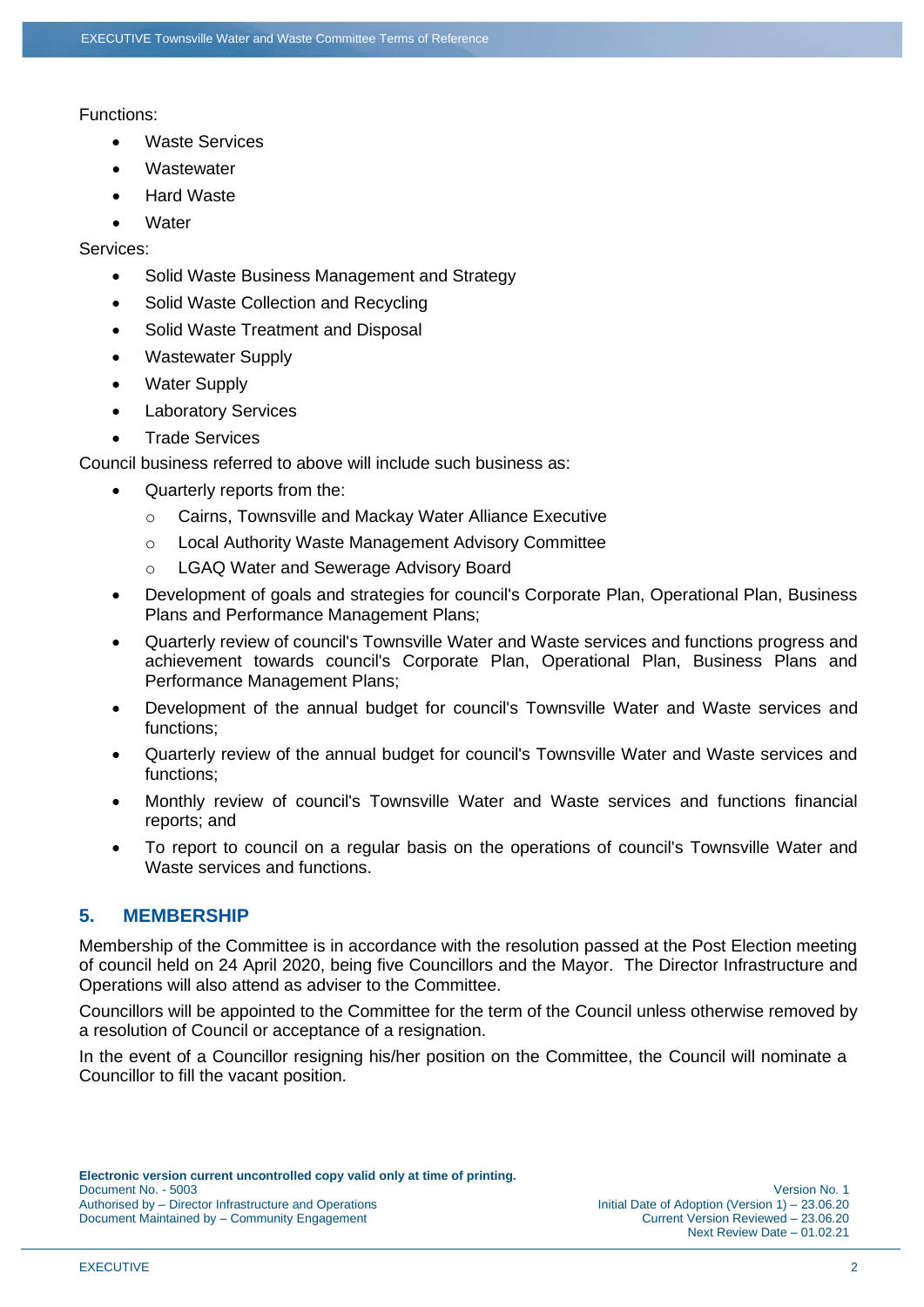## **5.1 APPOINTMENT OF CHAIRPERSON**

The Chairperson of the Committee shall be appointed by council.

In the absence of the appointed Chairperson from a meeting, the Deputy Chair will assume the role of the Chairperson for that meeting.

#### **5.2 APPOINTMENT OF DEPUTY CHAIRPERSON**

The Deputy Chairperson of the Townsville Water and Waste Committee shall be appointed by the members of the Committee at the first meeting.

#### **5.3 ROLE OF CHAIRPERSON**

The Chairperson becomes the spokesperson on behalf of council in discussing matters relating to the Townsville Water and Waste Committee with the community.

The role of Chairperson allows that Councillor to specialise in the areas relating to the Townsville Water and Waste Committee's responsible services and functions of council.

The Chairperson will preside at the meeting and conduct the meeting as they see fit. If there is a dispute about meeting procedure reference will be made to the Townsville City Council's Code of Meeting Practice.

#### **5.4 ROLE OF DEPUTY CHAIRPERSON**

The Deputy Chairperson will assume the roles and responsibilities of the Chairperson should the Chairperson be unable to fulfill their role.

#### **5.5 ROLE OF COMMITTEE MEMBERS**

The role of a Committee Member is to consider and make recommendations on matters relating to council achieving the goals for council's Townsville Water and Waste services and functions, as outlined in council's Community and Corporate Plan, and considering the implementation of policies relating to council's Corporate functions, while serving the overall public interest of the whole local government area.

#### **5.6 TERMS OF MEMBERSHIP**

a) Representation

The appointed Committee Members will be required to attend the meeting in person.

b) Proxy

A committee member may not award a Proxy Vote to another Committee member.

An Alternative Member may be appointed in accordance with S264 of the Regulations.

c) Sub-Committees

The Townsville Water and Waste Committee can recommend the appointment of a Special Committee should the need arise, and this may act as a sub-committee.

The Special Committee will be appointed by resolution at an Ordinary Council meeting in accordance with S264 of the Regulations.

## **6. MEETINGS**

All meetings of the Committee shall be open to the public unless resolved by the Committee to be closed to the public for the purpose of discussing a matter deemed to be confidential in terms of S275 of the Regulation.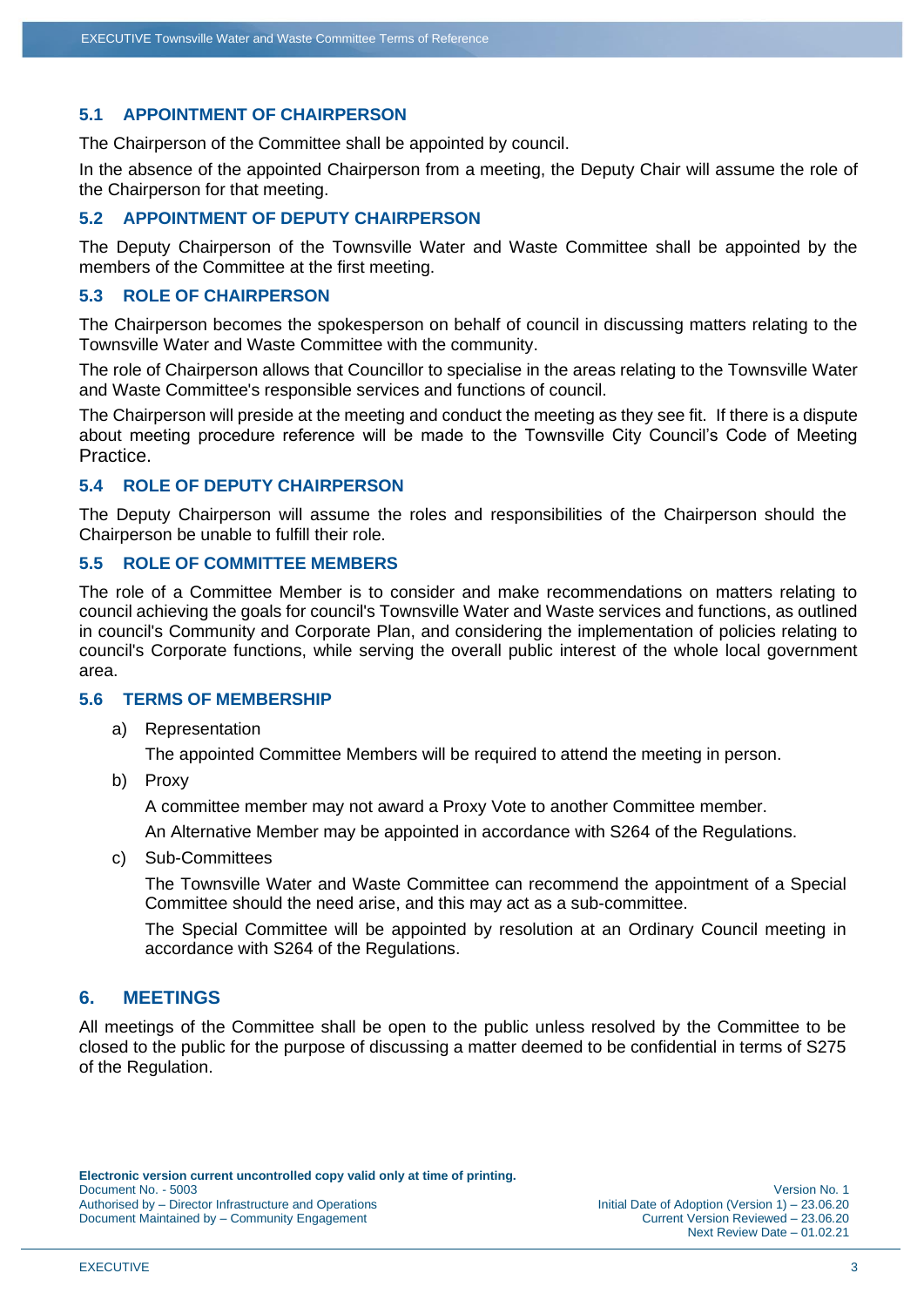#### **6.1 QUORUM**

The quorum for the Townsville Water and Waste Committee must be in accordance with ouncil's Code of Meeting Practice. The quorum for a Standing Committee meeting is a majority of the Councillors appointed to that Committee, or where the Committee is an even number one half of the number is a quorum.

## **6.2 FREQUENCY AND LOCATION**

Committee meetings are held at the Council Chambers located at 103 Walker Street, Townsville as resolved at the Ordinary Meeting 24 April 2020.

The first Townsville Water and Waste Committee meeting with be held in July due to the COVID-19 restrictions resolved at the Ordinary meeting on 24 April 2020. Upon adoption of these Terms of Reference subsequent 2020 meetings will be held on the Thursday at 11am, two weeks preceding the Ordinary Council meeting.

The schedule of Townsville Water and Waste Committee meetings are to be adopted in November of each year for the following calendar year.

In accordance with S277(2) of the Regulation the schedule of meetings must be published in a newspaper, circulating generally in its area, at least once a year, and on the Townsville City Council website.

## **6.3 CONDUCT**

Meetings must be conducted in accordance with the provisions of the Local Government Act 2009 and *Local Government Regulation* 2012. If there is a dispute regarding meeting procedure or the conduct of an individual the Chairperson must refer to the Townsville City Council Code of Meeting Practice.

#### **6.4 CONFLICT OF INTEREST**

In accordance with S12 (Responsibilities of councillors), S175C (Exclusion from meeting of Councillor with material personal interest) and S175E (Recording a conflict of interest) of the *Local Government Act* 2009, Committee members must declare their interest, whether material or personal, real or perceived.

#### **6.5 MEETING AGENDA**

The agenda for this Committee will be distributed in accordance with S258 (Notice of Meetings) of the Regulation. Council aims to distribute the Committee agenda at least two (2) clear business days prior to the meeting date.

#### **6.6 MEETING RECORDS**

The Committee will keep minutes of its proceedings in accordance with S272 of the Regulations.

## **7. REPORTING REQUIREMENTS**

The Committee will provide a written report from each of its meetings to the next Ordinary meeting of Council in accordance with S272(8) of the Regulations. The written report will contain both the Committee's deliberations and its advice or recommendations.

## **8. REVIEW AND PERFORMANCE EVALUATION**

## **8.1 TERMS OF REFERENCE**

The Committee shall review these Terms of Reference at the first Townsville Water and Waste Committee meeting of each calendar year.